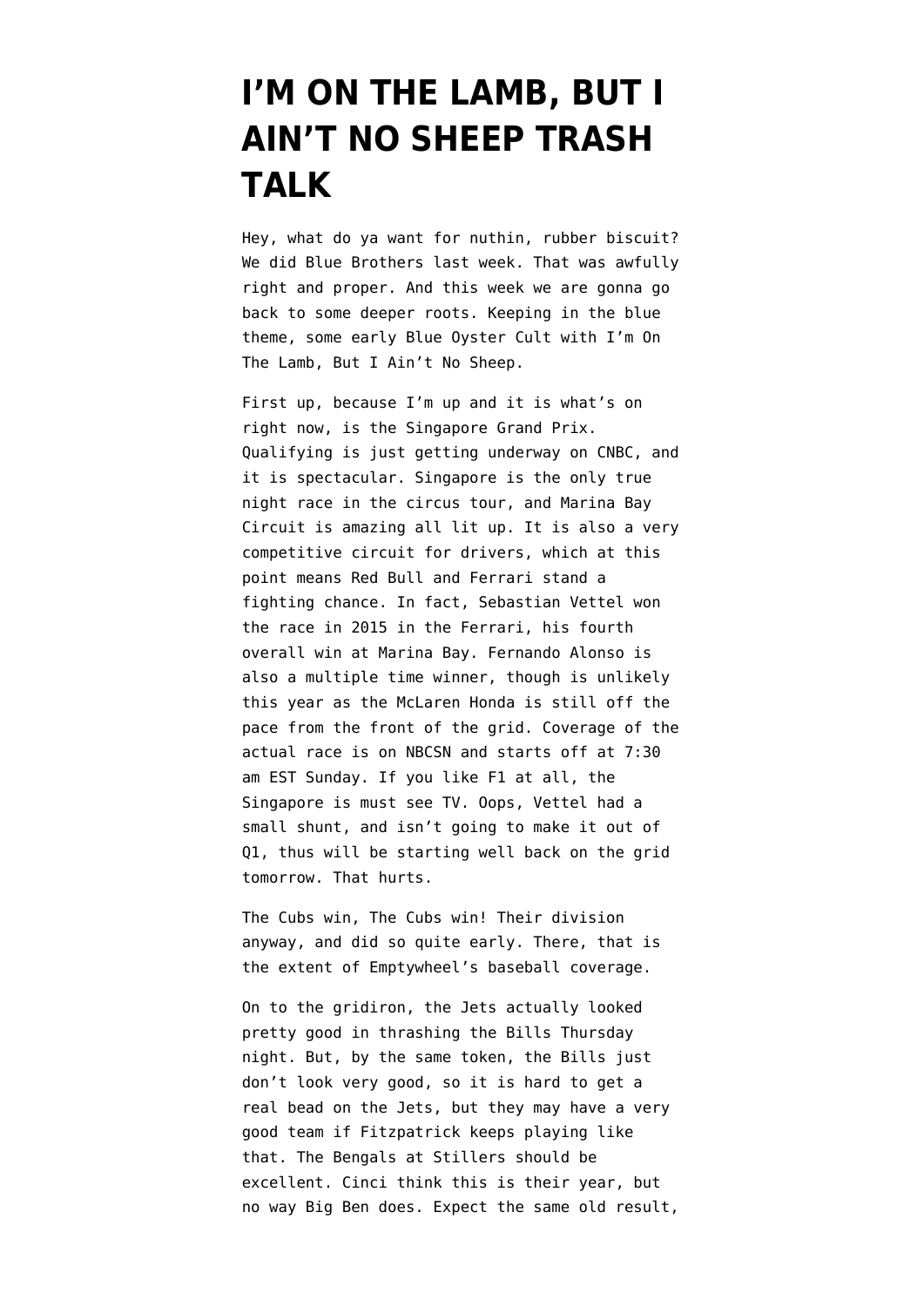i.e. a Pittsburg win. Cowboys at Skins is interesting because I am fascinated by Dak Prescott. Is he for real? Other than that though, two middling teams at best, so blah. Same question applies to Carson Wentz as the Iggles take on the Bears. Marcy's Kittehs though may be for real, and they host the still rebuilding Titans in Detroit to try for the key 2-0 start to the season. I say Detroit gets it. Kansas City goes down to Houston to play for all the barbecue. These are both pretty solid teams, and the one with the best QB play will emerge 2-0. Can Brock Osweiller get it done? This rates a pick em in my sports book, we shall see! Pack is in Minnesota to open the Vikings' fancy dan new stadium.

On the college front, unlike last week, there are several top match ups. Alabama is down at Ole Miss. Saban and the Tide have lost two in a row to the Rebs and Chad Kelly will be trying to make it three. Kelly by the way, is the nephew of Hall of Famer Jim Kelly. Florida State visits Louisville, so obviously I will be rooting for the Cardinals. Ohio State is at Oklahoma. Somehow the Sooners are still ranked number 14, but don't think that will be the case after today. Colorado is horrible as usual, and will be an easy meal for the Michigan Bradys. The other top 20 matchup to watch is the Domers hosting the Spartys from Michigan State. It is in South Bend, so the Irish have a chance. Frankly, neither team, despite their reputations, has looked very good yet, so this is a pick em.

Well, that is it for this week. As a parting shot, if you want a few laughs, I live tweeted closing arguments in an….um….amazing trial earlier this week. The case involved a yoga instructor who got an amazing boob job, and then a little tipsy at a seriously wild bar mitzvah party at her boss's house. Here is a g[ood](https://www.washingtonpost.com/news/morning-mix/wp/2016/09/14/bar-mitzvah-party-flasher-case-arizona-yoga-instructor-lindsey-ann-radomski-found-not-guilty-of-indecency/) [backgrounder from the Washington Post](https://www.washingtonpost.com/news/morning-mix/wp/2016/09/14/bar-mitzvah-party-flasher-case-arizona-yoga-instructor-lindsey-ann-radomski-found-not-guilty-of-indecency/).

And [here is my Storified live trial coverage](https://storify.com/bmaz/the-curious-case-of-the-yoga-instructor-with-a-boo), and I think you will find it much superior to